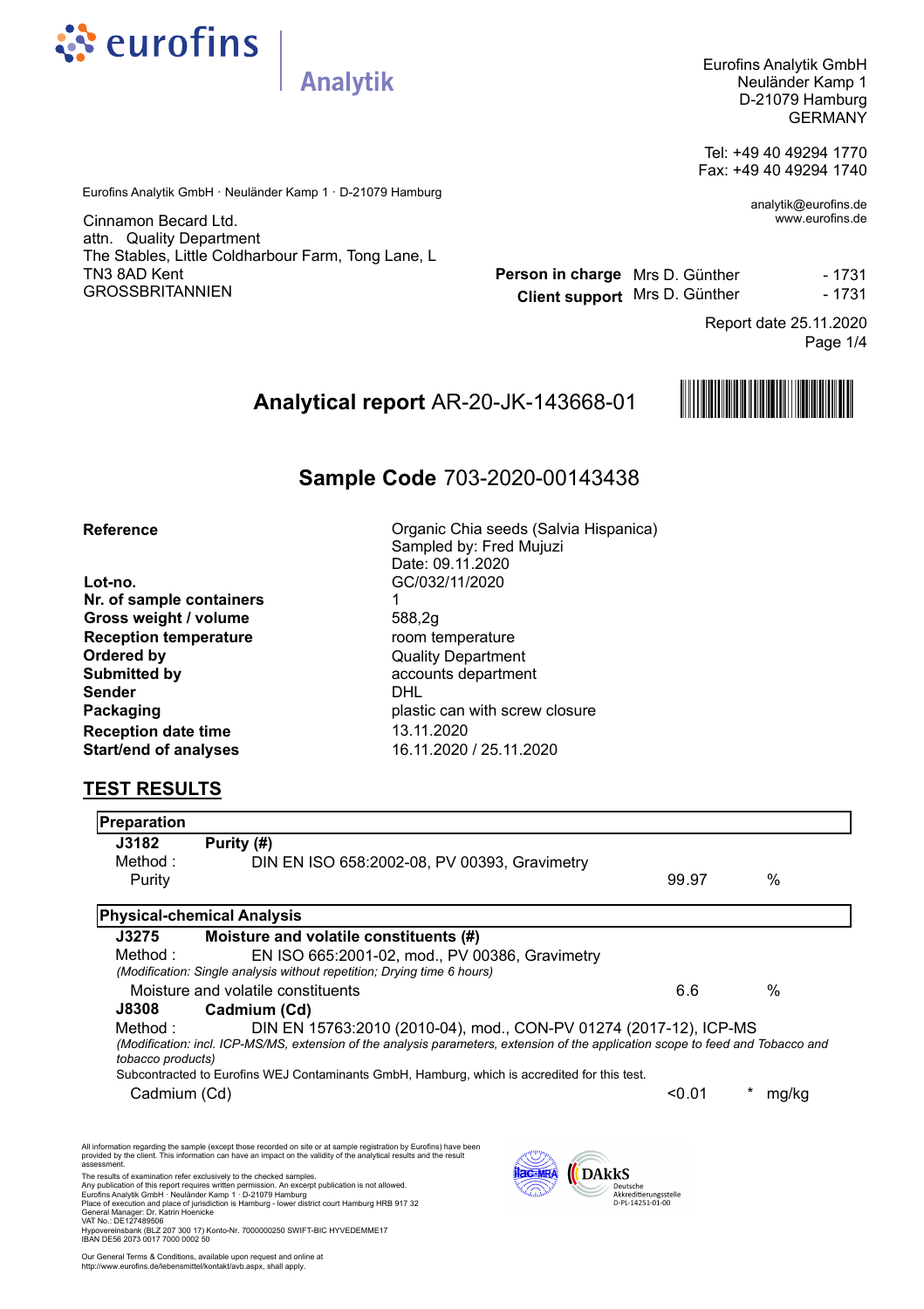

Page 2/4

|                                                                                                      | <b>JCHG2</b><br>Mercury (Hg)                                                                                                                          |                                                                    |       |  |  |  |  |
|------------------------------------------------------------------------------------------------------|-------------------------------------------------------------------------------------------------------------------------------------------------------|--------------------------------------------------------------------|-------|--|--|--|--|
|                                                                                                      | Method:                                                                                                                                               | DIN EN 15763:2010 (2010-04), mod., CON-PV 01274 (2017-12), ICP-MS  |       |  |  |  |  |
|                                                                                                      | (Modification: incl. ICP-MS/MS, extension of the analysis parameters, extension of the application scope to feed, tobacco and                         |                                                                    |       |  |  |  |  |
|                                                                                                      | tobacco products)                                                                                                                                     |                                                                    |       |  |  |  |  |
|                                                                                                      | Subcontracted to Eurofins WEJ Contaminants GmbH, Hamburg, which is accredited for this test.                                                          |                                                                    |       |  |  |  |  |
|                                                                                                      | Mercury [Hg]                                                                                                                                          | < 0.005                                                            | mg/kg |  |  |  |  |
|                                                                                                      | J8312<br><b>Arsenic (As)</b>                                                                                                                          |                                                                    |       |  |  |  |  |
|                                                                                                      | Method:                                                                                                                                               | DIN EN 15763:2010 (2010-04), mod., CON-PV 01274 (2017-12), ICP-MS  |       |  |  |  |  |
|                                                                                                      | (Modification: incl. ICP-MS/MS, extension of the analysis parameters, extension of the application scope to feed and Tobacco and<br>tobacco products) |                                                                    |       |  |  |  |  |
|                                                                                                      | Subcontracted to Eurofins WEJ Contaminants GmbH, Hamburg, which is accredited for this test.                                                          |                                                                    |       |  |  |  |  |
|                                                                                                      | Arsenic (As)                                                                                                                                          | < 0.1                                                              | mg/kg |  |  |  |  |
|                                                                                                      | JJW2B<br>Copper (Cu)                                                                                                                                  |                                                                    |       |  |  |  |  |
|                                                                                                      | Method:                                                                                                                                               | DIN EN ISO 17294-2 (2017-01), mod., CON-PV 01274 (2017-12), ICP-MS |       |  |  |  |  |
|                                                                                                      | (Modification: incl. ICP-MS/MS, extension of the application scope to feed, tobacco and tobacco products)                                             |                                                                    |       |  |  |  |  |
|                                                                                                      | Subcontracted to Eurofins WEJ Contaminants GmbH, Hamburg, which is accredited for this test.                                                          |                                                                    |       |  |  |  |  |
|                                                                                                      | Copper (Cu)                                                                                                                                           | 15                                                                 | mg/kg |  |  |  |  |
|                                                                                                      | SPS <sub>2P</sub><br><b>Phosphorous Acid</b>                                                                                                          |                                                                    |       |  |  |  |  |
|                                                                                                      | Method:<br>Internal Method, SPG-14.184-3, SPG-14.184, LC-MS/MS                                                                                        |                                                                    |       |  |  |  |  |
|                                                                                                      | Subcontracted to Eurofins Dr. Specht International GmbH, Hamburg, which is accredited for this test.                                                  |                                                                    |       |  |  |  |  |
|                                                                                                      | Phosphonic acid                                                                                                                                       | ${}_{0.05}$                                                        | mg/kg |  |  |  |  |
|                                                                                                      | SPS3F<br><b>Fosetyl</b>                                                                                                                               |                                                                    |       |  |  |  |  |
|                                                                                                      | Method:<br>Internal Method, SPG-14.147-1, SPG-14.147, LC-MS/MS                                                                                        |                                                                    |       |  |  |  |  |
| Subcontracted to Eurofins Dr. Specht International GmbH, Hamburg, which is accredited for this test. |                                                                                                                                                       |                                                                    |       |  |  |  |  |
|                                                                                                      | Fosetyl-AI (fosetyl+phosph. acid/salts as fosetyl)                                                                                                    |                                                                    |       |  |  |  |  |
|                                                                                                      | Fosetyl                                                                                                                                               | < 0.05                                                             |       |  |  |  |  |
|                                                                                                      | <b>SP101</b><br><b>Organochlorine Pesticides and Pyrethroids (GC-ECD)</b>                                                                             |                                                                    |       |  |  |  |  |
|                                                                                                      | Method:<br>ASU L 00.00-34:2010-09, DFG-S19, GC-ECD                                                                                                    |                                                                    |       |  |  |  |  |
|                                                                                                      | Subcontracted to Eurofins Dr. Specht Laboratorien GmbH, Hamburg, which is accredited for this test.                                                   |                                                                    |       |  |  |  |  |
|                                                                                                      | Screened pesticides                                                                                                                                   | <b>Not Detected</b>                                                |       |  |  |  |  |
|                                                                                                      | <b>SP104</b><br><b>Organophosphorus Pesticides (GC-FPD)</b>                                                                                           |                                                                    |       |  |  |  |  |
|                                                                                                      | Method:<br>ASU L 00.00-34:2010-09, DFG-S19, GC-FPD                                                                                                    |                                                                    |       |  |  |  |  |
|                                                                                                      | Subcontracted to Eurofins Dr. Specht Laboratorien GmbH, Hamburg, which is accredited for this test.                                                   |                                                                    |       |  |  |  |  |
|                                                                                                      | Screened pesticides                                                                                                                                   | <b>Not Detected</b>                                                |       |  |  |  |  |
|                                                                                                      | <b>SP923</b><br><b>Pesticides Quechers LC-MS/MS Nut</b>                                                                                               |                                                                    |       |  |  |  |  |
|                                                                                                      | Method:<br>DIN EN 15662: 2018-07, P-14.141, LC-MS/MS                                                                                                  |                                                                    |       |  |  |  |  |
|                                                                                                      | (Modification: Application for Nuts, sorption mixture and extraction vol. adapted)                                                                    |                                                                    |       |  |  |  |  |
|                                                                                                      | Subcontracted to Eurofins Dr. Specht Laboratorien GmbH, Hamburg, which is accredited for this test.                                                   |                                                                    |       |  |  |  |  |
|                                                                                                      | Screened pesticides                                                                                                                                   | Not Detected                                                       |       |  |  |  |  |
|                                                                                                      | SPXC1<br><b>Chlorate</b>                                                                                                                              |                                                                    |       |  |  |  |  |
|                                                                                                      | Method:<br>Internal Method SPG-14.169-3, SPG-14.169, LC-MS/MS                                                                                         |                                                                    |       |  |  |  |  |
|                                                                                                      | Subcontracted to Eurofins Dr. Specht International GmbH, Hamburg, which is accredited for this test.                                                  |                                                                    |       |  |  |  |  |
|                                                                                                      | Chlorate                                                                                                                                              | < 0.01                                                             | mg/kg |  |  |  |  |
|                                                                                                      | SPGG4<br>Glyphosate/AMPA/Glufosinate                                                                                                                  |                                                                    |       |  |  |  |  |
|                                                                                                      | Method:<br>Internal Method SPG-14.158-3, SPG-14.158, LC-MS/MS                                                                                         |                                                                    |       |  |  |  |  |
|                                                                                                      | Subcontracted to Eurofins Dr. Specht International GmbH, Hamburg, which is accredited for this test.                                                  |                                                                    |       |  |  |  |  |
|                                                                                                      | Glyphosate                                                                                                                                            | < 0.01                                                             | mg/kg |  |  |  |  |
|                                                                                                      | Aminomethylphosphonic acid (AMPA)                                                                                                                     | < 0.01                                                             | mg/kg |  |  |  |  |
|                                                                                                      | Glufosinate                                                                                                                                           | < 0.01                                                             | mg/kg |  |  |  |  |
|                                                                                                      |                                                                                                                                                       |                                                                    |       |  |  |  |  |

All information regarding the sample (except those recorded on site or at sample registration by Eurofins) have been<br>provided by the client. This information can have an impact on the validity of the analytical results an

The results of examination refer exclusively to the checked samples.<br>Any publication of this report requires written permission. An except publication is not allowed.<br>Furofins Analytik GmbH · Neulander Kamp 1 · D-21079 Ham

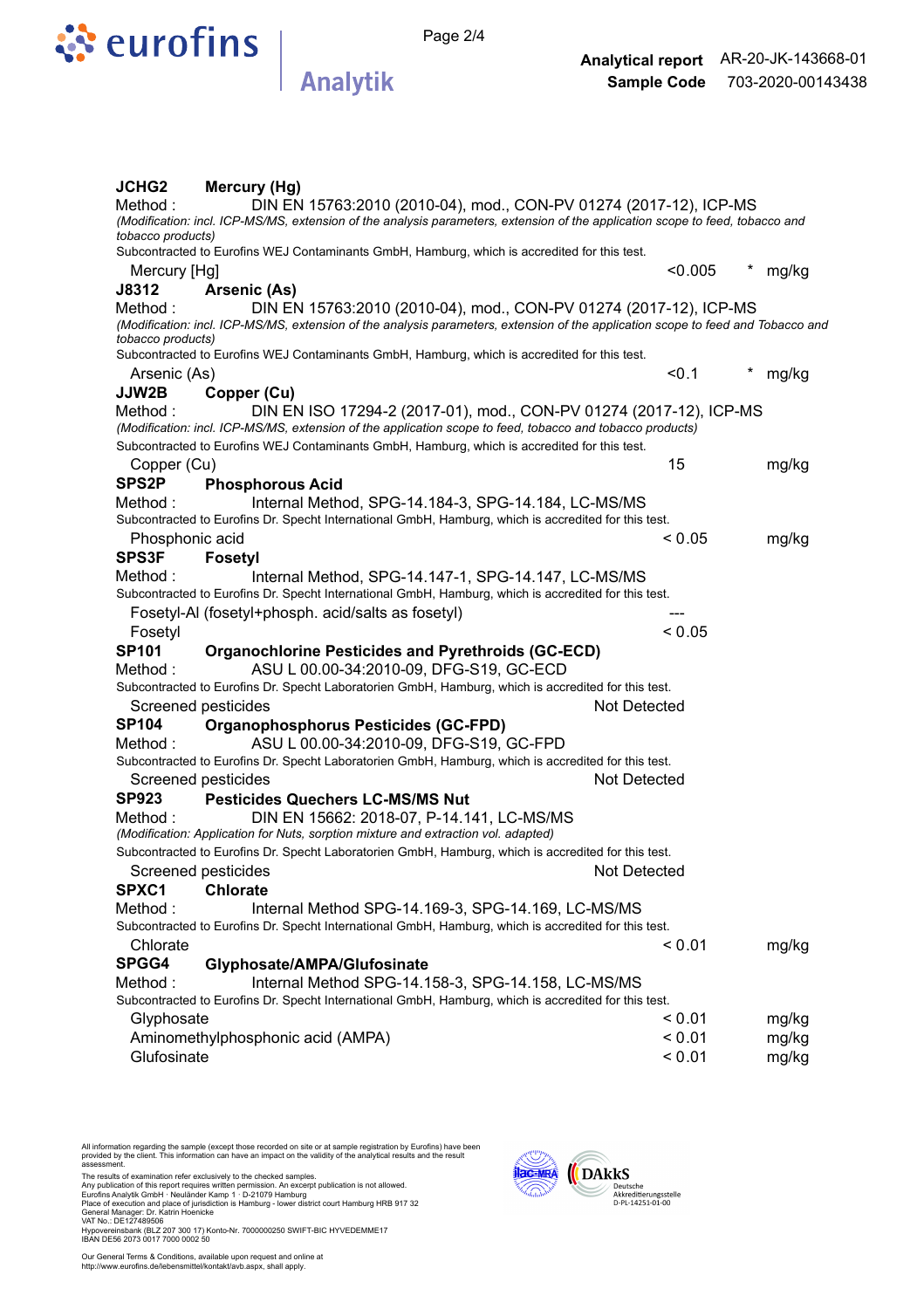

**Analytik** 

| <b>SP111</b>                                                                                      | <b>Organonitrogen Pesticides and others (GC-MS)</b>                                                  |                   |                               |                                  |              |  |      |         |       |
|---------------------------------------------------------------------------------------------------|------------------------------------------------------------------------------------------------------|-------------------|-------------------------------|----------------------------------|--------------|--|------|---------|-------|
| ASU L 00.00-34:2010-09, DFG-S19, GC-MS<br>Method:                                                 |                                                                                                      |                   |                               |                                  |              |  |      |         |       |
|                                                                                                   | Subcontracted to Eurofins Dr. Specht Laboratorien GmbH, Hamburg, which is accredited for this test.  |                   |                               |                                  |              |  |      |         |       |
|                                                                                                   | Screened pesticides                                                                                  | Not Detected      |                               |                                  |              |  |      |         |       |
| <b>SF00F</b>                                                                                      | Paraquat and diquat in fresh fruit, vegetables, vine, chia, seeds, sugar                             |                   |                               |                                  |              |  |      |         |       |
| Method:                                                                                           | Internal Method, LA-LCMS-046-06, LC-MS/MS                                                            |                   |                               |                                  |              |  |      |         |       |
|                                                                                                   | Subcontracted to Eurofins SOFIA GmbH, Berlin, which is accredited for this test.                     |                   |                               |                                  |              |  |      |         |       |
| Diguat                                                                                            |                                                                                                      | < 0.01            |                               | mg/kg                            |              |  |      |         |       |
| Paraquat                                                                                          |                                                                                                      | < 0.01            | $\star$                       | mg/kg                            |              |  |      |         |       |
| JJ0G6                                                                                             | Regulated Mycotoxins in cereals (aflatoxine, Ochratoxin A, DON, ZON, T2, HT2)                        |                   |                               |                                  |              |  |      |         |       |
| Method:                                                                                           | Internal Method, CON-PV 01126 (2020-05), LC-MS/MS                                                    |                   |                               |                                  |              |  |      |         |       |
|                                                                                                   | Subcontracted to Eurofins WEJ Contaminants GmbH, Hamburg, which is accredited for this test.         |                   |                               |                                  |              |  |      |         |       |
| <b>Aflatoxin B1</b>                                                                               |                                                                                                      | < 0.5             |                               | µg/kg                            |              |  |      |         |       |
| Aflatoxin B2                                                                                      |                                                                                                      | < 0.5             |                               | µg/kg                            |              |  |      |         |       |
| Aflatoxin G1                                                                                      |                                                                                                      | < 0.5             |                               | µg/kg                            |              |  |      |         |       |
| Aflatoxin G2<br>Sum of all positive Aflatoxins<br>Deoxynivalenol (Vomitoxin)<br>Zearalenone (ZON) |                                                                                                      | < 0.5             | $\star$<br>$\star$<br>$\star$ | µg/kg<br>µg/kg<br>µg/kg<br>µg/kg |              |  |      |         |       |
|                                                                                                   |                                                                                                      | $2$<br>$20$<br>27 |                               |                                  |              |  |      |         |       |
|                                                                                                   |                                                                                                      |                   |                               |                                  | Ochratoxin A |  | < 1  | $\star$ | µg/kg |
|                                                                                                   |                                                                                                      |                   |                               |                                  | T-2 Toxin    |  | < 10 | $\ast$  | µg/kg |
| HT-2 Toxin                                                                                        |                                                                                                      | <10               | $\ast$                        | µg/kg                            |              |  |      |         |       |
|                                                                                                   | sum T-2 HT-2 toxin                                                                                   | $20$              | $\ast$                        | µg/kg                            |              |  |      |         |       |
|                                                                                                   | <b>Microbiological Analysis</b>                                                                      |                   |                               |                                  |              |  |      |         |       |
| <b>UM86U</b>                                                                                      | Aerobic Plate Count 30°C E < 100 > 100000000 /g (1;3) PCA Agar-W ISO 4833-2                          |                   |                               |                                  |              |  |      |         |       |
| Method:                                                                                           | ISO 4833-2, 2014-05, E-Cultural technique (spiral plate)                                             |                   |                               |                                  |              |  |      |         |       |
|                                                                                                   | Subcontracted to Eurofins BioTesting Services Nord GmbH, Hamburg, which is accredited for this test. |                   |                               |                                  |              |  |      |         |       |
|                                                                                                   | Aerobic Plate Count 30°C                                                                             | 15000             |                               | ctu/g                            |              |  |      |         |       |
| <b>ZM10X</b>                                                                                      | Moulds 25°C-Yeasts 25°C E <100 > 2000 000 /g (1-3) YEGC Agar-S §64 LFGB L 01.00-37<br>mod.           |                   |                               |                                  |              |  |      |         |       |
| Method:                                                                                           | §64 LFGB L 01.00-37 mod., E-Cultural technique (non-chromogenic media)                               |                   |                               |                                  |              |  |      |         |       |
|                                                                                                   | Subcontracted to Eurofins BioTesting Services Nord GmbH, Hamburg, which is accredited for this test. |                   |                               |                                  |              |  |      |         |       |
| Moulds 25°C                                                                                       |                                                                                                      | 3500              |                               | ctu/g                            |              |  |      |         |       |
| Yeast 25°C                                                                                        |                                                                                                      | < 100             |                               | ctu/g                            |              |  |      |         |       |
| <b>UMH7G</b>                                                                                      | Escherichia coli 44°C E <10 >1500 /g (1) TBX Agar-P ISO 16649-2                                      |                   |                               |                                  |              |  |      |         |       |
| Method:                                                                                           | ISO 16649-2:, 2009-12, E-Cultural technique (chromogenic media)                                      |                   |                               |                                  |              |  |      |         |       |
|                                                                                                   | Subcontracted to Eurofins BioTesting Services Nord GmbH, Hamburg, which is accredited for this test. |                   |                               |                                  |              |  |      |         |       |
|                                                                                                   | Escherichia coli 44°C                                                                                | $~<$ 10           |                               | ctu/g                            |              |  |      |         |       |
| <b>UMRRZ</b>                                                                                      | Presumptive Bacillus cereus 30°C E <10 > 3000 /g (1) MYP Agar-S ISO 7932-M                           |                   |                               |                                  |              |  |      |         |       |
| Method :                                                                                          | ISO 7932, 2004-06, E-Cultural technique (non-chromogenic media)                                      |                   |                               |                                  |              |  |      |         |       |
|                                                                                                   |                                                                                                      |                   |                               |                                  |              |  |      |         |       |

Subcontracted to Eurofins BioTesting Services Nord GmbH, Hamburg, which is accredited for this test. Presumptive Bacillus cereus 30°C 10 cfu/g **UM3QV Listeria monocytogenes D Abs Pres /25 g BACGene Listeria monocytogenes kit** 

Method : BACGene Listeria monocytogenes kit, 2018-03, Real-time PCR Subcontracted to Eurofins BioTesting Services Nord GmbH, Hamburg, which is accredited for this test.

Listeria monocytogenes nicht nachweisbar 125 g

All information regarding the sample (except those recorded on site or at sample registration by Eurofins) have been<br>provided by the client. This information can have an impact on the validity of the analytical results an

The results of examination refer exclusively to the checked samples.<br>Any publication of this report requires written permission. An except publication is not allowed.<br>Furofins Analytik GmbH · Neulander Kamp 1 · D-21079 Ham